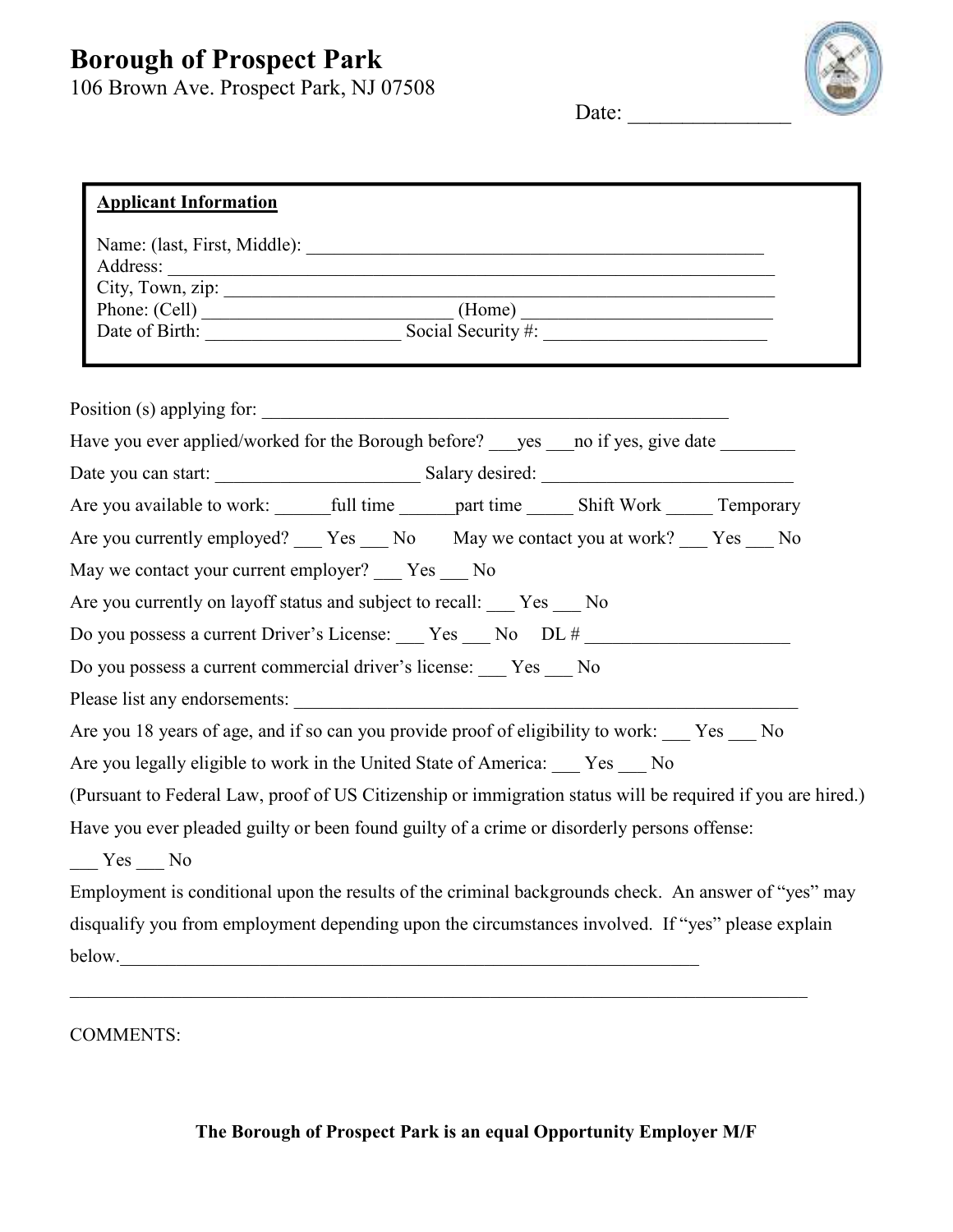**Employment History:** This section must be completed even if you attach a resume. List your last three (3) employers, major assignments within the same employer. Begin with the most recent. Include any military service. Explain any gaps in employment in the space on this form marked comments located on the bottom of this page.

| Previous Employment                                                                      |                          |                    |  |                        |                  |                   |    |    |  |
|------------------------------------------------------------------------------------------|--------------------------|--------------------|--|------------------------|------------------|-------------------|----|----|--|
| Employer                                                                                 |                          |                    |  | Phone                  |                  |                   |    |    |  |
| Address                                                                                  |                          |                    |  | Superviso<br>$r_{\rm}$ |                  |                   |    |    |  |
| Job Title                                                                                | Starting<br>Salary       | \$                 |  | Ending<br>Salary       |                  | \$                |    |    |  |
| Responsibilities                                                                         |                          |                    |  |                        |                  |                   |    |    |  |
| From                                                                                     | To                       | Reason for Leaving |  |                        |                  |                   |    |    |  |
| May we contact your previous supervisor for a<br>YES $\Box$<br>$NO$ $\Box$<br>reference? |                          |                    |  |                        |                  |                   |    |    |  |
| Employer                                                                                 |                          |                    |  | Phone                  |                  |                   |    |    |  |
| Address                                                                                  |                          |                    |  | Superviso<br>r         |                  |                   |    |    |  |
| Job Title                                                                                |                          |                    |  | \$                     | Ending<br>Salary |                   |    | \$ |  |
| Responsibilities                                                                         |                          |                    |  |                        |                  |                   |    |    |  |
| From                                                                                     | To<br>Reason for Leaving |                    |  |                        |                  |                   |    |    |  |
| May we contact your previous supervisor for a<br>$NO$ $\Box$<br>YES $\Box$<br>reference? |                          |                    |  |                        |                  |                   |    |    |  |
| Employer                                                                                 |                          |                    |  | Phone                  |                  |                   |    |    |  |
| Address                                                                                  |                          |                    |  | Superviso<br>r         |                  |                   |    |    |  |
| Job Title                                                                                | Starting<br>Salary       |                    |  | \$                     |                  | Ending<br>Salary  |    | \$ |  |
| Responsibilities                                                                         |                          |                    |  |                        |                  |                   |    |    |  |
| From                                                                                     | To<br>Reason for Leaving |                    |  |                        |                  |                   |    |    |  |
| May we contact your previous supervisor for a<br>YES $\Box$<br>$NO$ $\Box$<br>reference? |                          |                    |  |                        |                  |                   |    |    |  |
|                                                                                          |                          |                    |  |                        |                  |                   |    |    |  |
| Military Service                                                                         |                          |                    |  |                        |                  |                   |    |    |  |
| <b>Branch</b>                                                                            |                          |                    |  |                        | From             |                   | To |    |  |
| Rank at Discharge                                                                        |                          |                    |  |                        |                  | Type of Discharge |    |    |  |
| If other than honorable, explain                                                         |                          |                    |  |                        |                  |                   |    |    |  |

COMMENTS: